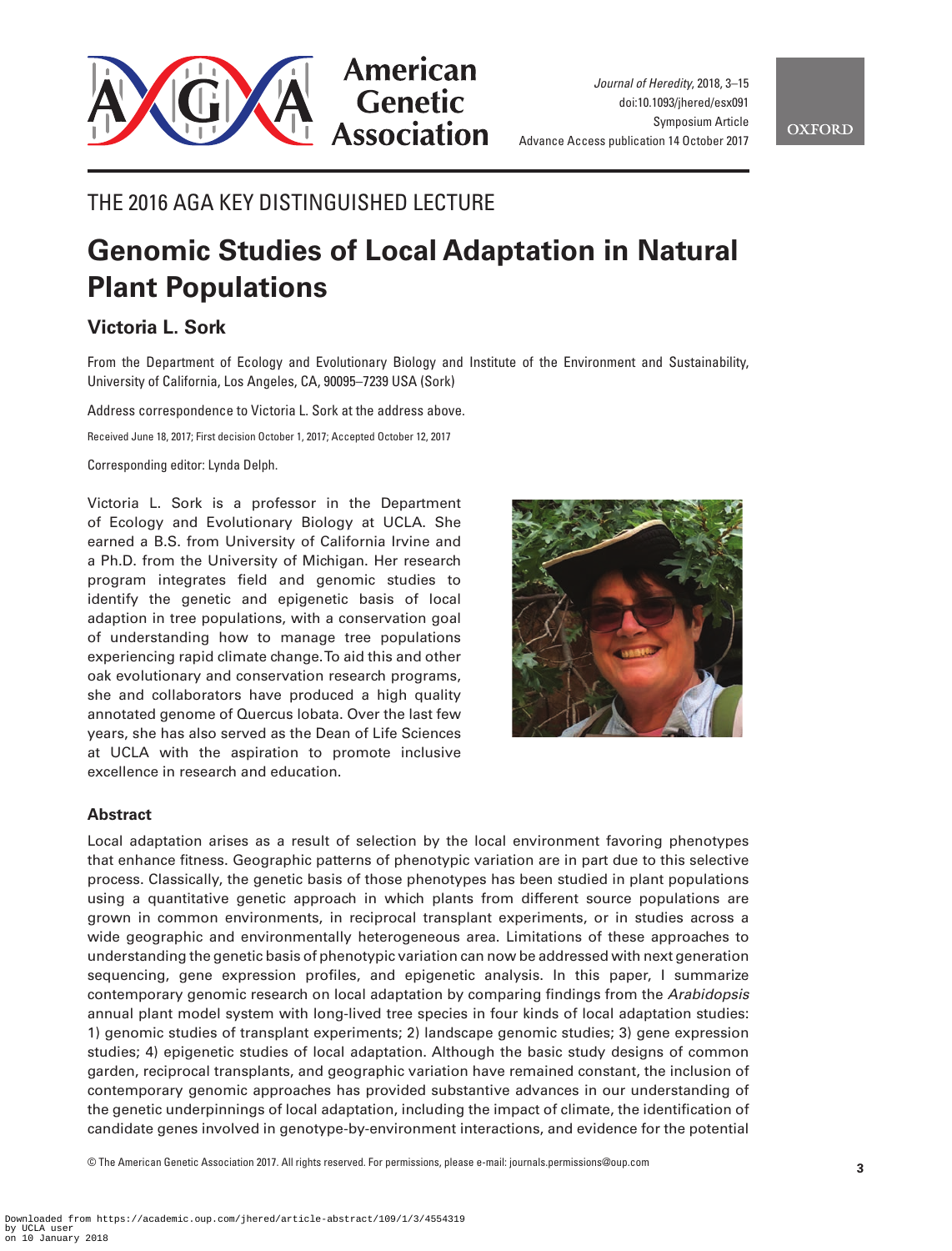role of epigenetic modification. Despite these advances, new questions are arising and key areas for future research include more exploration of gene networks in response to biotic and abiotic stressors and improved statistical tools for traits with polygenic inheritance.

**Key words:** *Arabidopsis*, climate change, DNA methylation, epigenetic, gene expression, *Quercus*

# **Introduction**

Long before Darwin and Wallace, naturalists recognized geographic patterns of phenotypic variation of organisms and questioned the causes of this variation. The ways in which genetic variation may shape these patterns of phenotypic variability lies at the core of the field of evolutionary ecology. Although some spatial variation is due to the history of genetic drift and gene flow, the local environment plays a large role in shaping phenotypic differences across a species range—both in its proximate effect on traits through phenotypic plasticity and its ultimate impact on the evolution of local adaptation. An early source of evidence for local adaptation came from the reciprocal transplants of Clausen, Keck, and Heiseys, which highlighted the fact that plants often grow best where they occur naturally. This ecological approach has also illustrated the role of natural selection in the diversification of populations and in speciation [\(Hendry et al. 2007\)](#page-11-0). Meanwhile the field of forestry has long used common gardens located in difference environments to compare growth and other traits of trees from different provenances (i.e., sets of trees from the same locality), making it possible to assess the genetic basis of population differences [\(Matyas 1996](#page-12-0); [Savolainen](#page-12-1)  [et al. 2007](#page-12-1); [Sork et al. 2013](#page-12-2); [de Villemereuil et al. 2016](#page-11-1)). The foresters' motivation was to improve management of forest populations by identifying proper seed sources for traits and growth forms that would maximize the growth and economic value of plantation trees [\(Langlet 1971](#page-11-2); [Grattapaglia et al. 2009\)](#page-11-3). Thus, common garden and reciprocal transplant experiments have been crucial for decades to understanding how natural selection shapes geographic phenotypic variation.

The emergence of genomic tools has led to a new wave of studies that can map spatial patterns of adaptive genetic variation and also identify genes underlying locally adaptive traits ([Stapley et al. 2010](#page-12-3); [Anderson et al. 2011;](#page-11-4) [Franks and Hoffmann 2012](#page-11-5); [Savolainen et al.](#page-12-4)  [2013](#page-12-4)). Interest in the genomic approach is illustrated by the plethora of recent reviews on this topic (see a subset in [Table 1,](#page-2-0) A). These reviews promote the idea that genomic information can add value to, rather than replace, studies that use reciprocal transplants, common gardens, or treatment experiments to examine the genetic basis of phenotypes. Genomic information adds value to these studies by providing novel types of data that enhances our understanding of the evolution of local adaptation, its role in shaping responses to climate change or types of global change, and the ways in which conservation strategies can most effectively manage threatened or at-risk populations or species. Moreover, by sampling individuals in natural populations along an environmental gradient, new genomic tools create the opportunity to study landscape patterns of DNA sequences and create spatial maps of the genomic signatures of natural selection with a new level of clarity and resolution. These two basic study designs—experimental gardens and natural population sampling—can be combined with DNA sequence data, gene expression levels, and/or epigenetic analysis to explore the evolution of local adaptation in plant populations. Moreover, in cases where experimental gardens are not available or feasible, genomic tools provide viable alternatives.

Beyond developing new evolutionary insight, the availability of genomic tools creates useful applications for climate change and conservation biology studies (see articles in [Table 1,](#page-2-0) B and C). With recent increases in the rate of climate change, many biologists are concerned that locally adapted populations may not survive and thrive under new climatic conditions, may not be able to adapt in time to new conditions, or will not have the capacity to migrate to new locations to keep up with the pace of a changing climate [\(Etterson and Shaw 2001](#page-11-6); [Davis, Shaw and Etterson 2005;](#page-11-7) [Aitken](#page-10-0)  [et al. 2008;](#page-10-0) [Merila and Hendry 2014](#page-12-5); [Colautti, Ågren and Anderson](#page-11-8)  [2017](#page-11-8)). Genomic tools may help us assess these concerns and develop mitigation strategies, when and where needed, to preserve populations, species, interactions among species, and ecosystems.

In this paper, I will present the lessons we are learning from new genomic sequencing tools by comparing findings from *Arabidopsis* and tree species. *Arabidopsis* has become a valuable evolutionary model system due to its short generation time, which is conducive for transgenerational experiments and its increasingly available genomic and germplasm resources. Trees provide an alternative opportunity to examine the genetic basis of local adaptation in nature because their high outcrossing and gene flow rates reduce genetic structure that confounds the search for gradients of adaptive genetic variation, and their high levels of genetic and phenotypic variation are valuable for association mapping [\(Gonzalez-Martinez, Krutovsky and](#page-11-9)  [Neale 2006](#page-11-9); [Savolainen et al. 2007\)](#page-12-1). Although both types of studies also have their limitations, it is useful to examine the extent to which we can leverage information from *Arabidopsis* to make inference about trees, and vice versa. In the last ten years, many studies across a range of species and life history traits have emerged. Here, I will *not* attempt to review all of those empirical studies, nor will I provide an overall review of the potential and promise of genomic tools for the study of local adaptation or population responses to rapid climate change, as this topic has been extensively treated (see [Table 1\)](#page-2-0). Instead, I will illustrate new insights about local adaptation and its genetic/epigenetic basis by presenting four pairs of studies with different genomic approaches, and within each pair, I will compare one study from the *Arabidopsis* literature and one from the tree literature.

## Transplant Experiments and Genomic Studies of Local Adaptation

A good source of evidence of local adaptation comes from transplant experiments—either common garden or reciprocal transplant experiments—because they allow one to test the genetic basis of population differences within and among environments. Through common garden experiments, it is feasible to compare the growth of populations from different regions growing across a set of different environments ([Kawecki and Ebert 2004](#page-11-10); [Leimu and Fischer 2008](#page-12-6)). Through reciprocal transplant experiments, it is possible to demonstrate local adaptation if plants survive and thrive best in their home environment and if they outperform plants from other parts of the species range that evolved in different environments [\(Kawecki and](#page-11-10)  [Ebert 2004\)](#page-11-10). Reciprocal transplant experiments have the advantage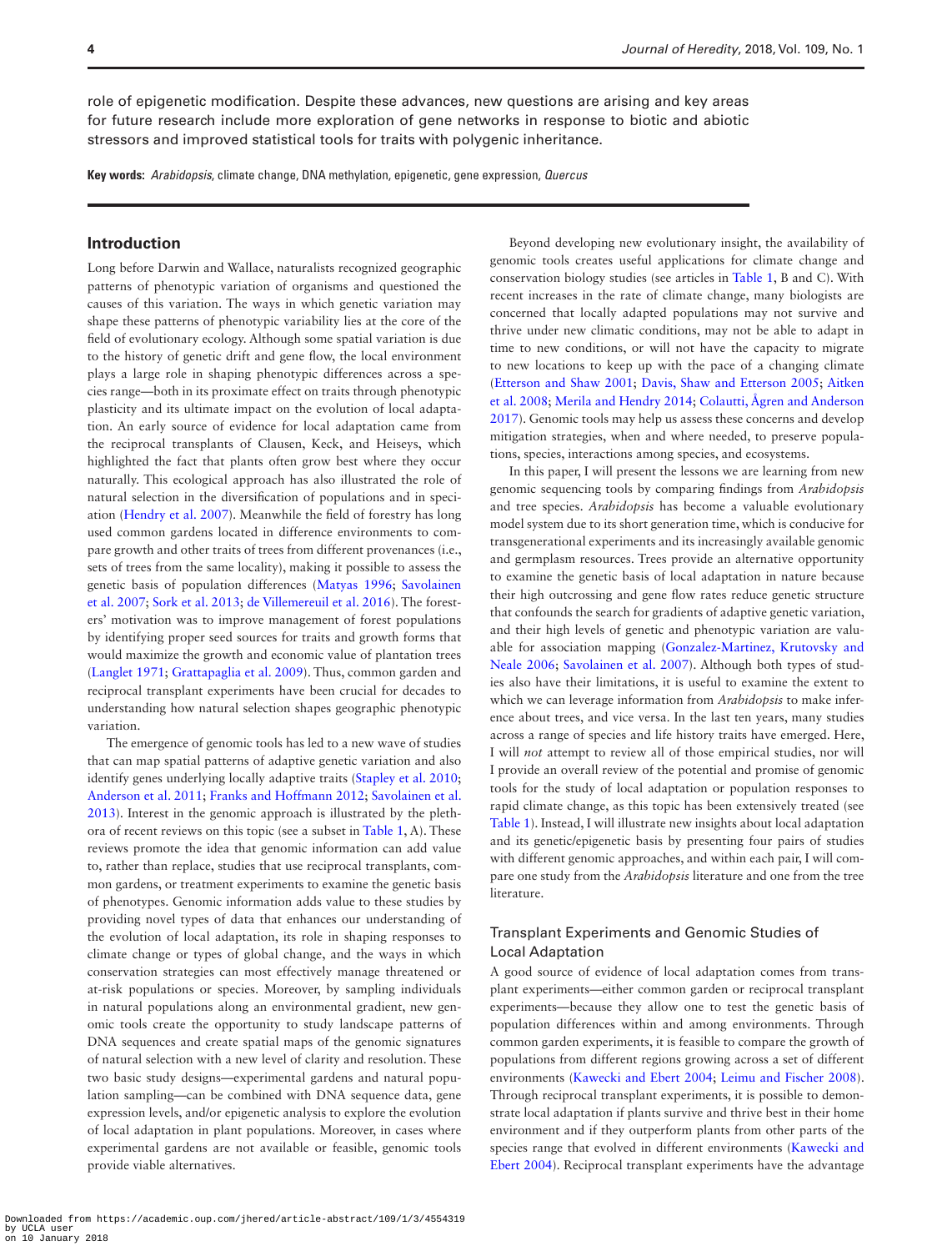*A. Local Adaptation*

**Citation Description**

|                                     | of phenotypes under selection must also be demonstrated. They provide ways to do so.                             |
|-------------------------------------|------------------------------------------------------------------------------------------------------------------|
| Blanquart et al. (2013)             | Demonstration showing that the adaptive divergence of populations requires good statistical design.              |
| De Mita et al. (2013)               | Useful analysis of the methods used to detect adaptive genetic variation; environmental association may be       |
|                                     | more robust than genetic differentiation tests.                                                                  |
| de Villemereuil et al. (2016)       | Advocates combining population genomics and genome-wide association studies with the settings of a               |
|                                     | common garden to generate an integrative demonstration of local adaptation                                       |
| Des Marais et al. (2013)            | They review genomic studies of quantitative trait loci mapping and gene expression studies to understand         |
|                                     | the molecular basis of genotype-by-environment interactions, which are commonly found and exhibit                |
|                                     | complex underlying genetic factors.                                                                              |
| Hoban et al. (2016)                 | The article presents a good summary of the use of genomic scans to implement $F_{ST}$ outlier methods and        |
|                                     | environmental association analysis of genetic gradients to find evidence of local adaptation                     |
| Leimu and Fischer (2008)            |                                                                                                                  |
|                                     | Analyzed published reciprocal transplant studies and found local adaptation is less common than assumed          |
|                                     | and more prevalent with species with large effective population size.                                            |
| Rua et al. (2016)                   | After conducting a meta-analysis on 1170 arbuscular mycorrhizal studies, they observe potential to detect        |
|                                     | local adaptation for mycorrhizal relationships.                                                                  |
| Savolainen et al. (2013)            | Excellent review of full range of genomic approaches that can be used to identify adaptive genetic variation.    |
| Siol, Wright and Barrett (2010)     | Like other reviews, they point out that demographic history confounds the study of selection in plant            |
|                                     | populations. However, they argue that population and landscape genomic studies should examine the                |
|                                     | interaction between population history and selection when testing for selection, rather than simply              |
|                                     | controlling for history.                                                                                         |
| Sork et al. (2013)                  | Defines landscape genomics with an emphasis on the opportunities and challenges of studying tree species.        |
|                                     | They summarize landscape, ecological, and evolutionary genomic approaches for insight about evolution of         |
|                                     | local adaptation and the conservation and resource management applications.                                      |
| Stapley et al. (2010)               | Outlines some of the key ways that next generation sequencing can help to identify the genes underpinning        |
|                                     | adaptation.                                                                                                      |
| Tiffin and Ross-Ibarra (2014)       | They summarize the ways that population genetics can enhance our understanding of local adaption. The            |
|                                     | article presents an excellent synthesis about the statistical issues of detecting adaptive genetic variation.    |
|                                     |                                                                                                                  |
| B. Climate change adaptation        |                                                                                                                  |
| Aitken and Whitlock (2013)          | Describes how assisted gene flow can be a powerful tool for managing species with large populations and          |
|                                     | broad ranges to create adaptation to local climatic conditions.                                                  |
| Aitken et al. (2008)                | Considers how locally adapted tree populations will respond to climate change and which kinds of                 |
|                                     | populations will be most at risk.                                                                                |
| Alberto et al. (2013)               | Discusses the need for more common gardens and genomic information to understand how tree populations            |
|                                     | will respond to climate change.                                                                                  |
| Anderson, Panetta and Mitchell-Olds | They propose hypotheses and present experimental approaches to test how plants are to respond to climate         |
| (2012)                              | change.                                                                                                          |
| Christmas, Breed and Lowe (2016)    | Present most appropriate methods for understanding adaptive responses and capacity to adapt to future            |
|                                     | climate, especially in trees and alternative conservation approaches.                                            |
|                                     |                                                                                                                  |
| Davis et al. (2005)                 | Discusses models that show that adaptive divergence of populations to differing environmental conditions         |
|                                     | can occur within decades for herbaceous plant and within centuries or millennia for longer-lived trees,          |
|                                     | implying populations in the past have been able to respond on an evolutionary time scale comparable to that      |
|                                     | historic climate change.                                                                                         |
| DeBiasse and Kelly (2016)           | This review of recent studies describes how comparative transcriptomics can provide plastic and evolution-       |
|                                     | ary responses to changing environments. The discuss how transcriptomics can help understand local adapta-        |
|                                     | tion and plant response to multiple stressors.                                                                   |
| Franks and Hoffmann (2012)          | The authors discuss how climate change provides the opportunity to study the genetic basis of climate            |
|                                     | change adaptation using techniques such as association analysis, genome scans, transcriptome profiling, and      |
|                                     | epigenetic effects.                                                                                              |
| Savolainen (2011)                   | The short introduction to a special issue makes the point that the best genomic resources for studying genetic   |
|                                     | basis of climate adaptation come from model species such as Arabidopsis thaliana whereas informative fitness     |
|                                     | studies are derived from natural populations spread over multiple species with less developed genomic resources. |
|                                     |                                                                                                                  |
| C. Conservation Biology             |                                                                                                                  |
| Allendorf, Hohenlohe and Luikart    | The availability of complete genome sequences from thousands of species and populations within species will      |
| (2010)                              | transform the impact of conservation science. The article suggests best strategies for using these new tools.    |
| Frankham (2010)                     | This paper describes the value of using genetic information to clarify the definition of species for             |
|                                     |                                                                                                                  |

conservation purposes and the management of captive and threatened animal species.

[Harrisson et al. \(2014\)](#page-11-21) The discuss benefits and limitations of using genomic tools for incorporating knowledge of evolutionary potential of populations into conservation management practices.

<span id="page-2-0"></span>**Table 1** Selected recent reviews discussing promise and potential of genomic tools for studies of (A) local adaptation, (B) climate change adaptation, and (C) conservation biology

[Barrett and Hoekstra \(2011\)](#page-11-11) This review article cautions that identification of adaptive genetic variation requests that the fitness benefits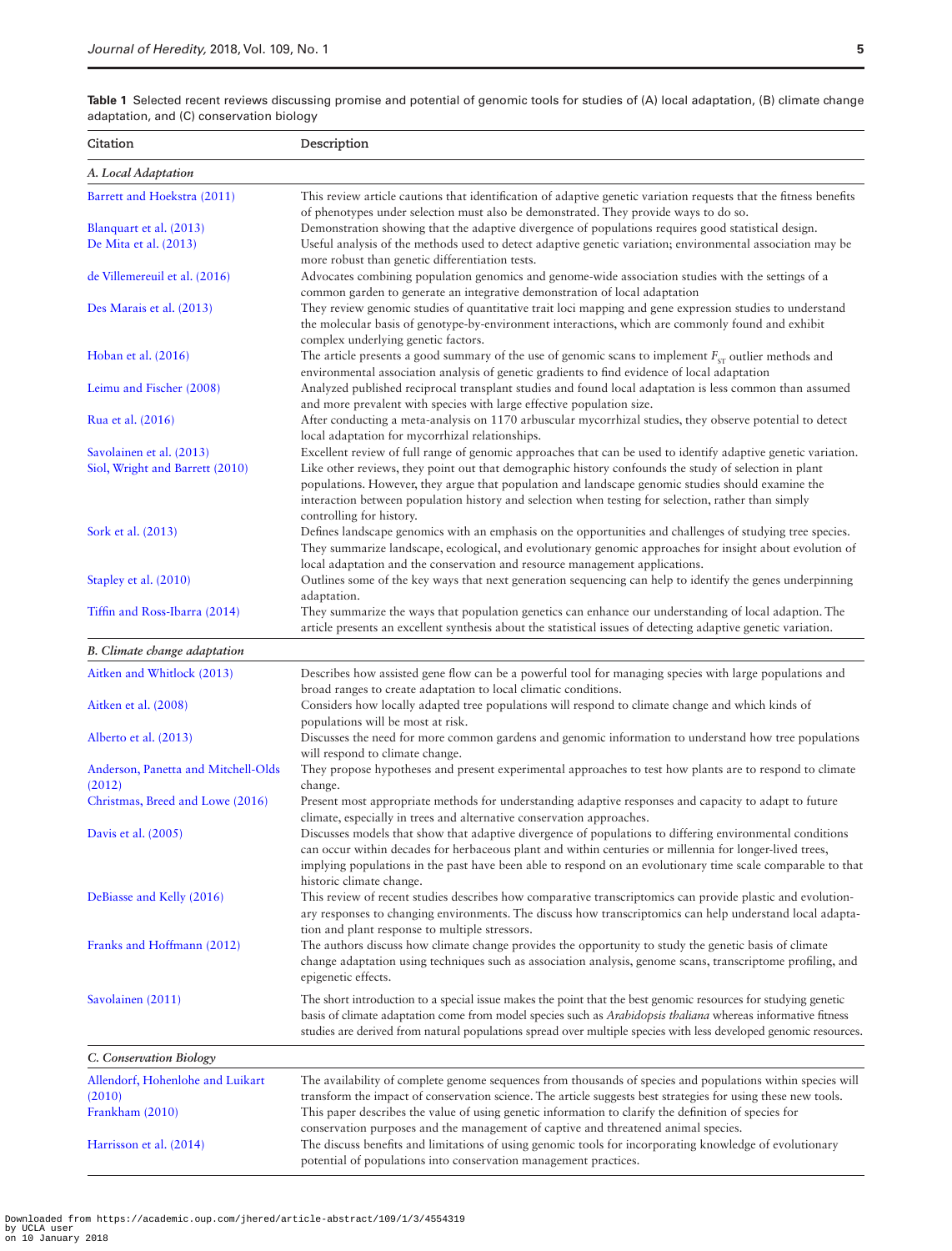of testing for fitness advantages of local genotypes (e.g., [Ågren and](#page-10-3)  [Schemske 2012;](#page-10-3) [Ågren et al. 2013](#page-10-4)), whereas common gardens can utilize a quantitative genetic design to identify the genetic basis of specific phenotypes underlying local adaptation ([Savolainen et al.](#page-12-4)  [2013](#page-12-4)), which has been nicely demonstrated in many forest provenance studies [\(Matyas 1996;](#page-12-0) [De Kort et al. 2014](#page-11-22); [McKown et al.](#page-12-11)  [2014a](#page-12-11)). An additional advantage of well-designed common gardens is that they allow a search for genes underlying these phenotypes by utilizing genomic information to conduct Genome-Wide Association Studies (GWAS), in which genetic variants are associated with phenotypes ([Lepais and Bacles 2014;](#page-12-12) [McKown et al. 2014b](#page-12-13); [Steane et al.](#page-12-14)  [2014](#page-12-14); [de Villemereuil et al. 2016](#page-11-1)).

The effective integration of reciprocal transplant design with genomic data, including a well-annotated genome, is nicely illustrated by the work of Ågren, Potsma, and Schemske and their colleagues who have conducted a series of reciprocal transplant studies using populations of *Arabidopsis thaliana* from Italy and Sweden (e.g., [Ågren and Schemske 2012;](#page-10-3) [Ågren et al. 2013;](#page-10-4) [Postma](#page-12-15)  [and Ågren 2016](#page-12-15)). Their next step was to explore the genetic basis and adaptive significance of freezing tolerance as a potential mechanism for those fitness differences by identifying quantitative trait loci (QTL) associated with freezing tolerance to genetic and fitness trade-offs in reciprocally planted genotypes. Their analysis identified QTLs across five chromosomes that are associated with increased fitness of Swedish genotypes when planted locally or away (see [Figure 1](#page-3-0)). Using the genomic resources available for *Arabidopsis*, they were able to implicate a major regulator of freezing tolerance, CBF2, as a candidate gene for one of the freezing tolerance QTL ([Ågren et al. 2013](#page-10-4); [Oakley et al. 2014](#page-12-16)). Further studies used recombinant inbred lines derived from a cross between populations of *A. thaliana* in Italy and Sweden at the parental sites, mapped QTL associated with early seedling establishment to demonstrate that these QTL contributed to local adaptation and genetic

fitness trade-offs ([Postma and Ågren 2016](#page-12-15)). This set of studies and the extensive body of work using the *Arabidopsis* model-system points to benefits of integrating field studies, controlled experiments, and extensive genomic resources to understand the genetic basis of local adaptation.

The availability of provenance studies in forestry has opened other doors to our understanding of local divergence in tree populations that may reflect local adaptation. Transplanting genotypes from throughout the species range into two or more common gardens has enabled a quantitative genetic analysis of population differentiation of traits that may be associated with local adaptation and the heritability of phenotypes. Poplars (*Populus spp.*) provide an excellent opportunity to integrate genomic information into provenance studies to identify genes underlying phenotypes. Because they are clonal, it is feasible to estimate the heritability of traits measured in common gardens, and additionally, their high commercial value has motivated the establishment of common gardens. A recent study by [McKown et al. \(2014a\)](#page-12-11) utilized over 400 accessions of *Populus tricharpoca* collected several years ago from throughout the species range and grown in a single garden. These accessions were phenotyped for 40 traits associated with phenology, biomass, and ecophysiology, and genotyped using a 34000-single nucleotide polymorphism (SNP) array. Using GWAS, they detected significant associations with about 300 genes, most of them associated with phenology traits [\(Figure 2A\)](#page-4-0). They estimated that the significantly associated SNPs can explain 10–30 % of the variation in the phenotypic variation depending on the category of the trait (see [Figure 2B](#page-4-0)). This study nicely demonstrates the benefits of combining common garden and genomic studies. For long-lived outcrossing species, the QTL approach requiring recombinant inbred lines is not always feasible, but the use of common gardens that capture extensive phenotypic and genotypic variation across a species range allows us to benefit from the integration of genomic techniques into these studies.



<span id="page-3-0"></span>**Figure 1.** Quantitative Trait Loci (QTL) of five chromosomes of *Arabidopsis thaliana* from populations that are correlated with fitness in field experiments located in Italy and Sweden in 2009, 2010, and 2011. This figure shows 15 quantitative trait loci (QTL) associated with fitness. Their analysis discovered six QTLs (underlined) with trade-offs in fitness, that is loci that are locally favored (arrows pointing up) but reduce fitness elsewhere (arrows pointing down). Shaded boxes indicate the range of point estimates associated with the detected QTLs. [Figure and details are taken from [Ågren et al. \(2013\)](#page-10-4).]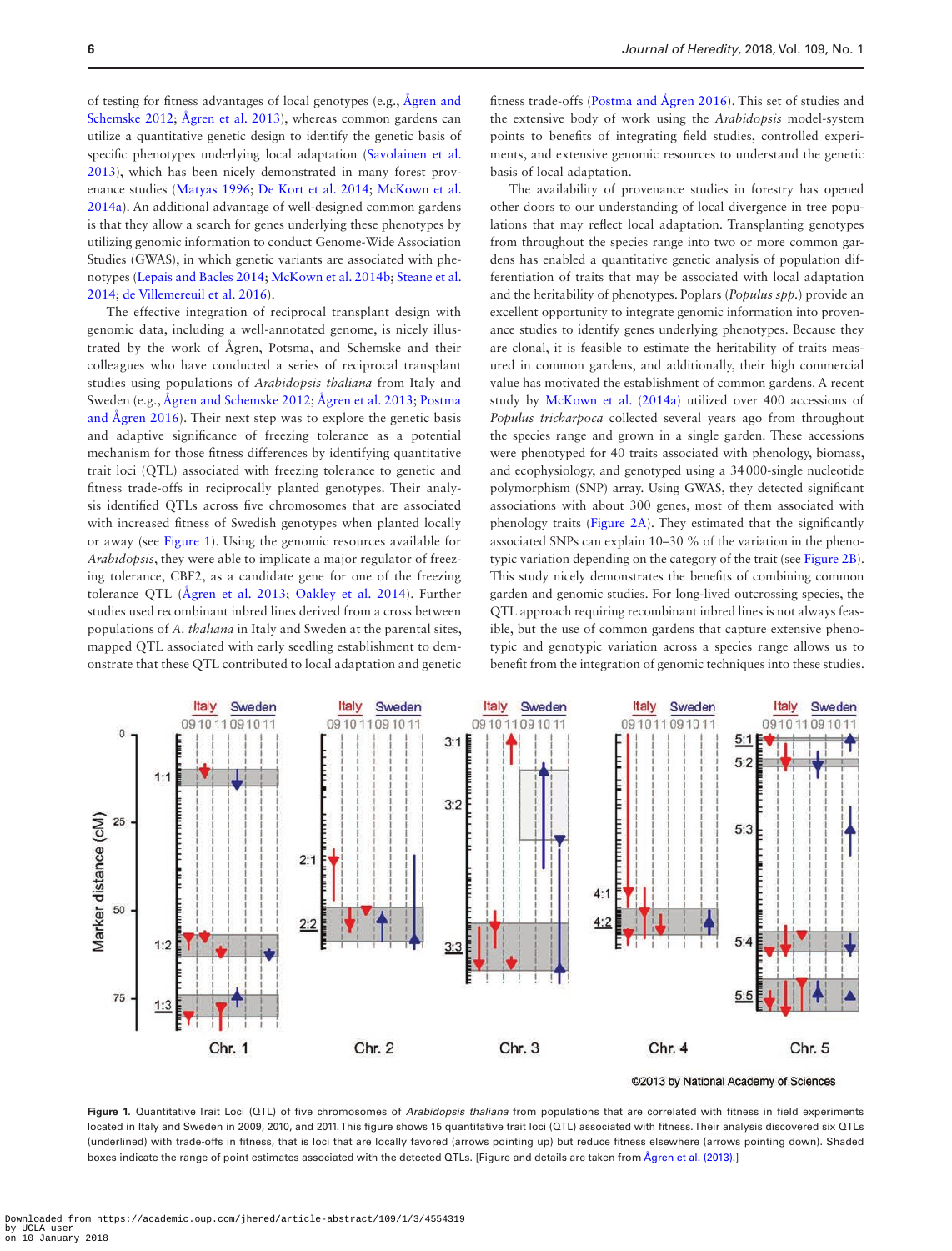

**Figure 2.** (**A**) Genome-wide association study (GWAS) identified 275 unique genes distributed across trait categories associated with biomass, ecophysiology, phenology with number of genes indicated and circle sizes representing relative proportion of significant genes. The majority of genes are associated with phenological traits. (**B**) The amount of phenotypic variance for each category explained by SNPs. Quantile distributions are indicated by lines and boxes. [Details and figures are taken from [McKown et al. \(2014a\)](#page-12-11).]

## Population and Landscape Genomic Studies of Local Adaptation

A second source of evidence of local adaptation stems from the field of landscape genomics, wherein genetic variation in natural populations sampled throughout a region or species range using sequence data from genome-wide scans, candidate genes, exome capture, transcriptomes, and other genomic methods. Genomic signatures of selection in natural populations can be revealed through landscape genomic statistical tests that look for spatially varying selection between populations or associations between genetic and environmental gradients [\(Sork et al. 2013](#page-12-2); [Tiffin and Ross-Ibarra 2014](#page-12-9)). Several landscape genomic methods are available to test for evidence of selection ([Table 1](#page-2-0), and for a review of multiple methods, see [Hoban et al. 2016\)](#page-11-15).

A major contrast between approaches to detect selection is whether the focus is on spatially divergent selection on outlier loci with significantly high genetic differentiation ([Price et al. 2006](#page-12-17); [Excoffier, Hofer and Foll 2009](#page-11-23)), or selection correlated with environmental gradients [\(De Mita et al. 2013;](#page-11-13) [Rellstab et al. 2015](#page-12-18); [Rellstab](#page-12-19)  [et al. 2017](#page-12-19)). In the former, sample design is critical to this approach [\(Lotterhos and Whitlock 2014](#page-12-20)), and some evidence suggests that  $F_{ST}$  outlier analysis is less robust to detecting loci than environmental association analysis ([De Mita et al. 2013;](#page-11-13) [Rellstab et al. 2015](#page-12-18); [Nadeau et al. 2016\)](#page-12-21). In the latter framework, outlier SNPs that show a significant association with environmental gradients such as a climate factor provide good candidate genes under selection ([De](#page-11-13)  [Mita et al. 2013;](#page-11-13) [Sork et al. 2013](#page-12-2); [Rellstab et al. 2015\)](#page-12-18). Many statistical applications now exist. Some that identify individual loci (e.g., [Coop et al. 2010](#page-11-24); [Kang et al. 2010](#page-11-25); [Hancock et al. 2011](#page-11-26); [Frichot](#page-11-27)  [et al. 2013\)](#page-11-27), some that take into account the fact that many traits have a polygenic basis (e.g., [Berg and Coop 2014\)](#page-11-28), and some that examine the multivariate relationship between genetic and environmental gradients together (e.g., [Oksanen et al. 2007](#page-12-22); [Frichot et al.](#page-11-27)  [2013\)](#page-11-27). These methods can use genomic data that has been generated in multiple ways, such as reduced representation libraries, genomewide SNP arrays, candidate genes, or whole genome sequencing (all are reviewed by articles in [Table 1](#page-2-0)). Regardless of the choice of genomic data or statistical model, the commonality of all the landscape genomic methods is the incorporation of spatial data to detect local adaptation, whereas controlling for background genetic structure created by demographic processes that affect the entire genome.

<span id="page-4-0"></span>study of local adaptation in the *Arabidopsis thaliana* model system concerns a study of geographic and climatic associations of fitness-associated loci ([Fournier-Level et al. 2011\)](#page-11-29). To find those loci, [Fournier-Level et al. \(2011\)](#page-11-29) planted genotypes from accessions throughout the species range into four common gardens with a range of climate conditions. Using GWAS, they found SNPs significantly associated with fitness traits, whereas controlling for geography, to identify candidate genes for local adaptation and demonstrate their additional association with climate. They also discovered that the alleles associated with higher fitness were more abundant in the planting sites closer to their source of origin than randomly sampled genomic controls (see [Figure 1](#page-3-0) in [Fournier-Level et al. \(2011\)\)](#page-11-29). Using species distribution modeling of specific loci, they predict the distribution of climate associated alleles on the landscape (see [Figure 3](#page-5-0)). By using a landscape approach, they illustrate that selection across environments, and not restricted gene flow and genetic drift, contribute to spatial variation in genotypes. This kind of information also has obvious utility for species that require management or conservation, such as the forest tree species discussed above.

An excellent example of a landscape genomic approach to the

The use of predictive models of spatial genetic structure that integrate multivariate environmental predictors with single loci patterns is currently in early stages of development, but it is likely to be increasingly common in upcoming years, especially for studies trying to predict response to climate change. In an elegant landscape genomic study of balsam poplar, *Populus balsamifera*, [Fitzpatrick and](#page-11-30)  [Keller \(2015\)](#page-11-30) applied nonlinear spatial models of genetic and climate gradients to model contemporary geographic distribution of genetic variation that incorporate climate variation. Their study focused on candidate genes in the flowering time pathway, which includes multiple SNPs in the GIGANTEA-5 gene, which is represented by multiple SNPs. They also controlled for genetic structure by generating a randomly selected set of SNPs to provide the genome-wide genetic background. The two landscape models, General Dissimilarity Modeling ([Ferrier et al. 2007](#page-11-31)) and Gradient Forest ([Ellis, Smith and](#page-11-32)  [Pitcher 2012\)](#page-11-32), made similar predictions. In the GF model, the reference SNP-based dataset, selected to represent background structure due to demographic history, showed different weightings across climate variables than the one based on the GI-5 gene ([Figure 4A](#page-6-0) and B). Their study illustrates how spatial models can identify regional sources of seeds for resource management practices, keeping in mind that the multiple SNP dataset will capture the influence of selection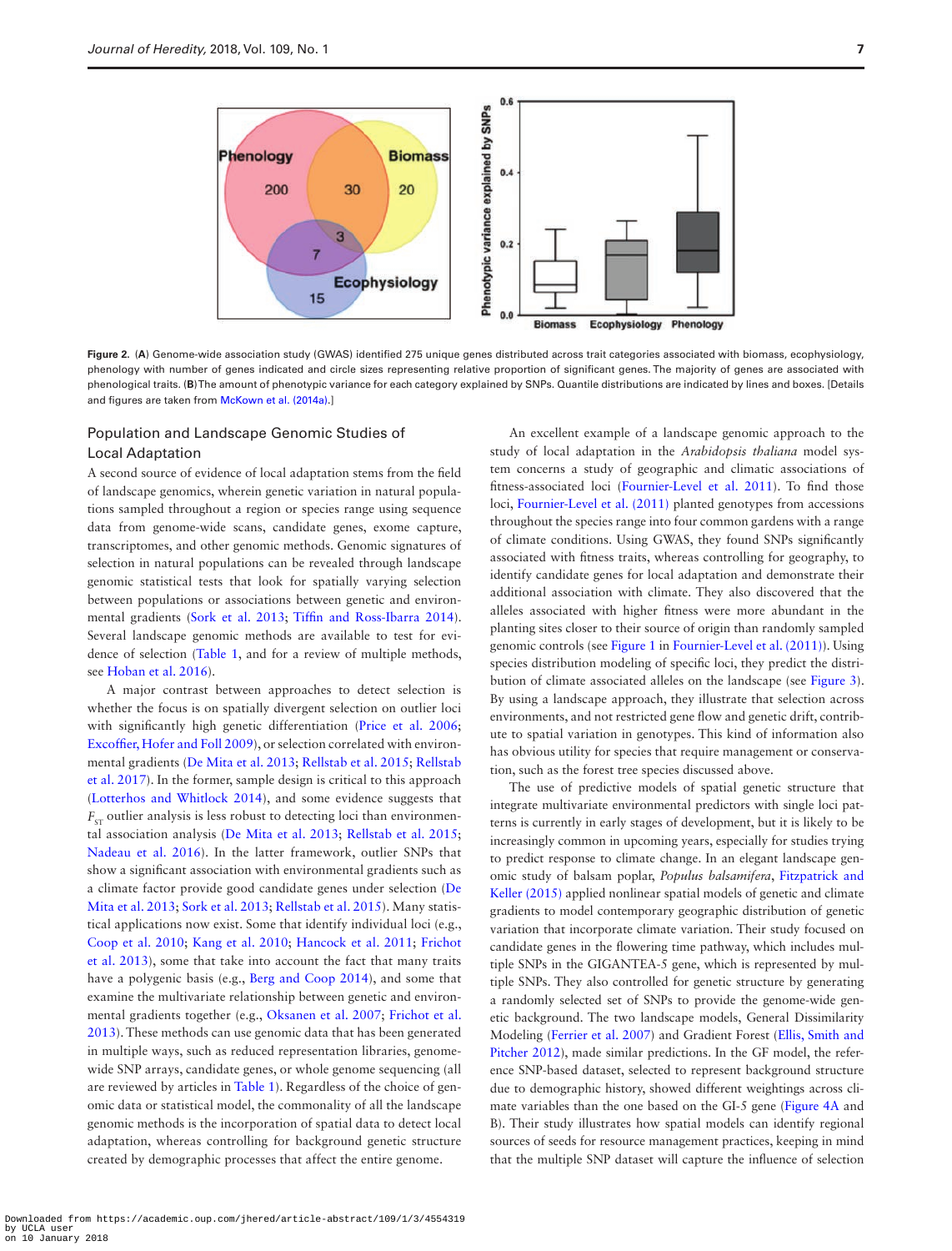

Figure 3. Geographic distribution of the probability of survival-associated alleles, based on MaxEnt models, within two candidate genes that are associated with local adaptation in *Arabidopsis thaliana.* The *SAG21* gene (**left**), which may be involved in water stress tolerance, has an A allele that is associated with high survival in Finland. Note that the alternative T allele is modeled to be more southern in its distribution. The *CHR8* gene (**right**), which may be related to DNA repair after viral infection, has a T allele with high survival in Germany, whereas an alternative allele, C, is modeled to have a distribution towards the west and England. [Figure is from [Fournier-Level et al. \(2011\)](#page-11-29); see publication for details.]

across multiple genes whereas a single gene dataset will represent the climate gradients most associated with that gene only. This investigation, like [Fournier-Level et al.'s \(2011\)](#page-11-29) study, provides evidence of the spatial patterns of local adaptation and illustrate how a landscape genomic approach can place adaptive genetic variation on a map, which is critical for understanding how to manage and conserve populations facing changing environmental conditions.

#### Gene Expression Studies of Local Adaptation

The transcriptome, that is the entire RNA sequence of expressed DNA, can be a valuable source of evidence for studying local adaptation. Gene expression data is available for model and non-model species because it is possible to create a *de novo* 'transcriptome' through techniques such as RNA-Seq ([Wang et al. 2009\)](#page-12-23), even without a reference genome. Although there are many ways to measure gene expression, here I will focus on the use of RNAseq because it is feasible for evolutionary and ecological studies and the gene expression profiles generated by RNAseq provide an informative indication of how genes vary in their response among treatments or conditions. Such experiments allow insight into the molecular mechanisms underlying local adaptation [\(Des Marais et al. 2012](#page-11-33); [Lasky et al. 2014](#page-12-24); [Akman et al. 2016;](#page-10-5) [Gugger et al. 2016\)](#page-11-34). Gene expression profiles can reveal genotype-by-environment (G×E) interactions in expression that underlie phenotypic plasticity [\(Des Marais](#page-11-14)  [et al. 2013\)](#page-11-14). RNAseq data can also be used to identify networks of genes that are co-regulated in response to an environmental stressor [\(Langfelder and Horvath 2008;](#page-11-35) [Akman et al. 2016\)](#page-10-5). This technique both reduces the problem of multiple testing, but also groups genes

<span id="page-5-0"></span>into meaningful networks that may be involved in the same molecular pathways. Thus, transcriptome analysis presents an extremely valuable tool for finding genes and gene networks involved in plant responses to the environment.

For the *Arabidopsis* case study, [Lasky et al. \(2014\)](#page-12-24) illustrate how gene-expression profiles generated by previous studies of *Arabidopsis thaliana* with drought and cold treatments ([Hannah et al. 2006](#page-11-36); [Des](#page-11-33)  Marais et al. 2012) can be used to identify locally adapted genes in response to climate. They distinguished genes with consistent responses to environmental stress (expression stress response, eSR) from genes with variable expression response to stress, indicative of a genotype-by-environment interaction (expression gene-byenvironment interaction, eGEI). The eSR genes should play a role in stress tolerance across all environments and, therefore, be subject to directional selection whereas eGEI genes will allow plasticity across variable environments enhancing local adaptation. As predicted, [Lasky et al. \(2014\)](#page-12-24) show that the early flower genotypes for *Arabidopsis* were under-represented for eSR genes when testing for associations with several cold-related climate variables, whereas eGEI genes were enriched for associations with several climate variables (see [Figure 5\)](#page-7-0). Similar results were found for drought-related variables. [Lasky et al. \(2014\)](#page-12-24) also found that eGEI genes that showed associations with drought and cold also had greater polymorphism in promotor regions than did eSR genes. This study demonstrates that some genes enable all individuals within a species to respond to environmental change with plasticity, which allows them to survive different conditions. In contrast, other genes will be expressed differently across populations, exhibiting a G×E interaction that would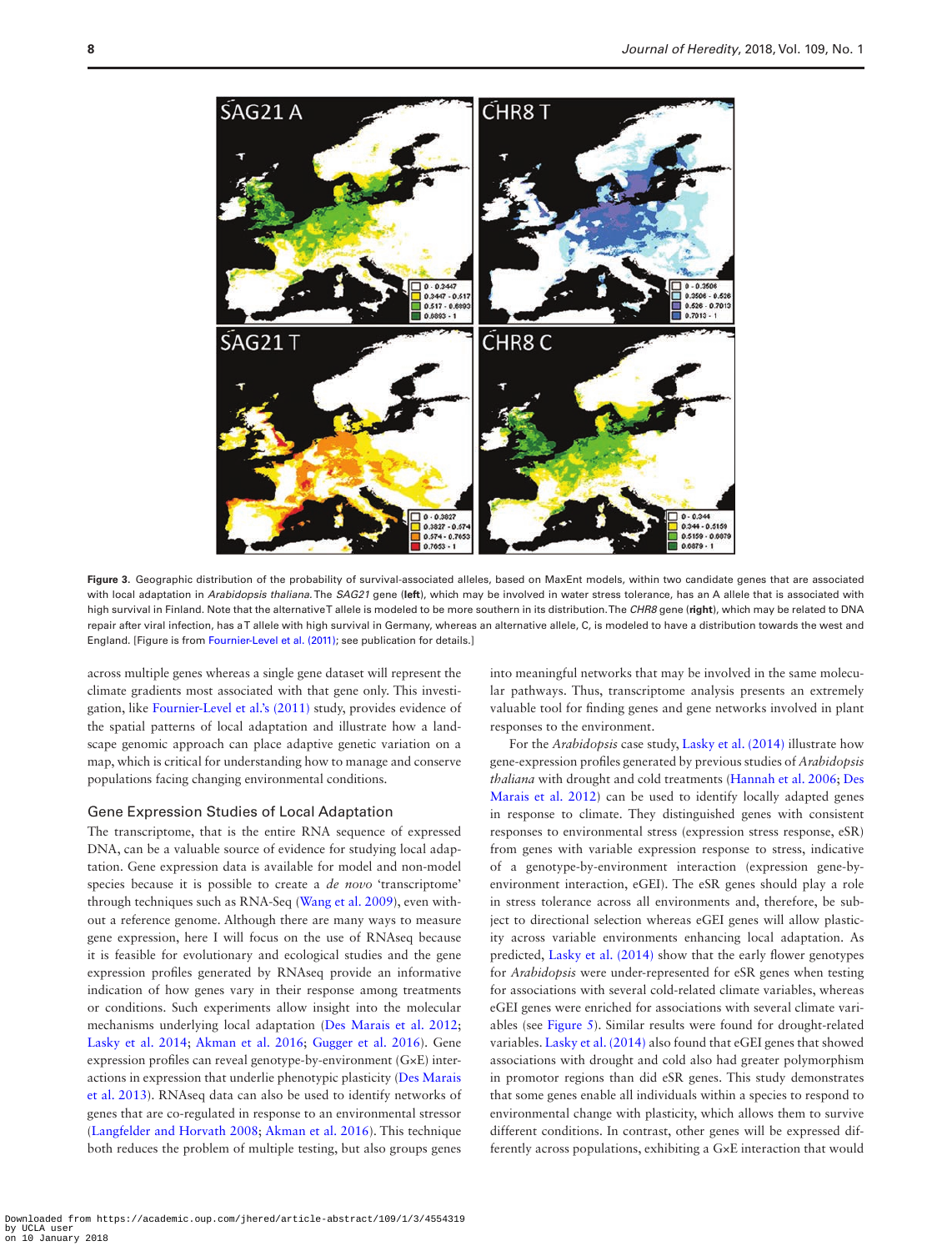

**Figure 4.** (**A**) Predicted spatial distribution for a set of reference SNPs from the genomic background, and (**B**) SNPs in the circadian clock gene GIGANTEA-5 (GI-5), which are associated with adaptive bud phenology traits. Gradients in genetic turnover based on transformed environmental predictors generated by Gradient Forest modeling [\(Ellis et al. 2012](#page-11-32)) Colors represent gradients in genetic turnover based on transformed environmental predictors. [Figure excerpted] from [Figure 5](#page-7-0) in [Fitzpatrick and Keller \(2015\)](#page-11-30), see publication for details of study.]

reflect local adaptation. These G×E expression patterns that improve plant performance or survival can be used to find genes that shape local adaptation.

The following tree study provides another good example of how local adaptation can be observed through gene expression patterns. [Gugger et al. \(2016\)](#page-11-37) examined water stress response of one-year-old seedlings grown in a greenhouse from acorns collected from three populations of valley oak, *Quercus lobata*, distributed in climatically different regions of the species range ([Figure 6A](#page-8-0)). They found an extremely strong transcriptomic response to the water stress treatment: 52% of the ~68000 contigs were differentially expressed before and after the drought treatment. In addition, they found 56 contigs (i.e., "eGEI genes") that showed a population by treatment interaction [\(Figure 6B](#page-8-0)). These contigs showed similar sequences as several stress response genes as well as metabolic and regulatory functional genes, and may be involved in local adaptation, especially given that the patterns of response of the three populations show a gradient in gene expression that follows the precipitation gradient. This work illustrates an approach for long-lived tree species to identify the extent to which tree populations might be genetically differentiated, with the caveat that seedling response may not be indicative of tree response throughout its life span. Nonetheless, such experiments provide an indication of how young trees would respond to climate conditions during establishment, which others have noted is a critical phase for the impact of natural selection ([Postma and Ågren 2016](#page-12-15)).

As both studies illustrate, gene expression studies provide a phenotype that is a direct response to the environment. Many biologists are examining the transcriptomes in natural populations to detect which genes are involved in environmental response through <span id="page-6-0"></span>hypothesis testing and experimental treatments. The transcriptome is also extremely versatile for adaptation studies because it can be used for species with no reference genome, even if the genome is large. For example, [Yeaman et al. \(2016\)](#page-12-25) compared the transcriptomes of two distant related conifers (> 140M years) to demonstrate that the two species are using the same genes to produce the same phenotypes associated with cold adaptation.

#### Epigenetic Studies of Local Adaptation

The last pair of case studies address the topic of epigenetic processes as a mechanism resulting in local adaptation ([Verhoeven,](#page-12-26)  [Vonholdt and Sork 2016\)](#page-12-26). Plants have the potential to respond to the local environment through epigenetic modifications of DNA sequences that alter gene expression and influence plant phenotypes [\(Law and Jacobsen 2010;](#page-12-27) Schmitz 2014). In plants, DNA methylation occurs on cytosines in the CG, CHG, and CHH contexts of the DNA sequence (where H is any nucleotide except for C) [\(Law and](#page-12-27)  [Jacobsen 2010](#page-12-27)) and each has different potential for genetic regulation and transgenerational stability (e.g., [Schmitz et al. 2011](#page-12-28)). Epigenetic variation may result in phenotypic plasticity and in locally adapted phenotypes [\(Merila and Hendry 2014\)](#page-12-5), and may be especially important in tree populations as a mechanism for faster response to rapid environmental change for species with long generation times [\(Bräutigam et al. 2013](#page-11-38)). Epigenetic modifications can occur through histone modification or DNA methylation [\(Law and Jacobsen 2010](#page-12-27)), but, so far for ecological and evolutionary studies, DNA methylation is the most commonly studied epigenetic phenomenon [\(Kilvitis](#page-11-39)  [2014](#page-11-39); [Verhoeven et al. 2016](#page-12-26)). Across a range of species, studies have found an association of DNA-methylation levels with environmental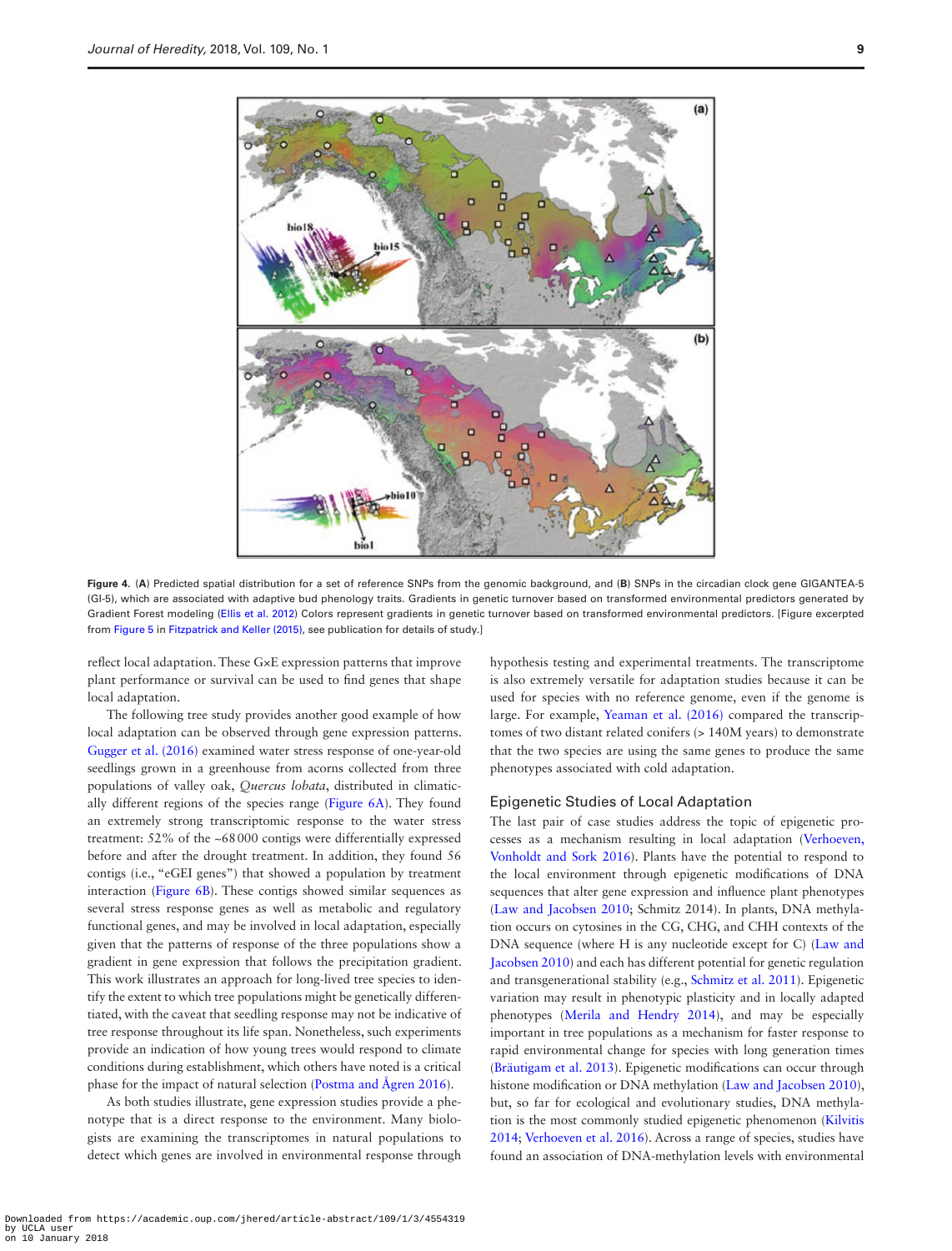

<span id="page-7-0"></span>**Figure 5.** [Lasky et al. \(2014\)](#page-12-24) found that eSR genes in early accession genotypes of *Arabidopsis thaliana* were significantly under-represented for their association with cold-related climate variables compared to genome-wide expectation based on low z-scores (upper left panel). Significant under-enrichment for late accession genotypes was found for Mean growing temperature seasons only (upper right panel). In contrast, eGEI genes measured in early accession genotypes showed significant enrichment at most climate variables (lower left panel), but not in late accession genotypes (lower right panel). Significance level: °*P* < 0.1, \**P* < 0.05, \*\**P* < 0.01, \*\*\**P* < 0.005). [This figure is [Figure 2](#page-4-0) in [Lasky et al. \(2014\)](#page-12-24); see publication for details.]

gradients, which suggests a role of natural selection (e.g., [Richards,](#page-12-29)  [Schrey and Pigliucci 2012;](#page-12-29) [Dubin et al. 2015](#page-11-40); [Gugger et al. 2016](#page-11-34); [Keller, Lasky and Yi 2016](#page-11-41)). DNA methylation has the potential to modify gene expression within the promoter regions and to become heritable, at least for a few generations ([Schmitz et al. 2011;](#page-12-28) [Becker](#page-11-42)  [and Weigel 2012](#page-11-42); [McNamara et al. 2016\)](#page-12-30), which may be long enough for spontaneous genetic mutations to arise that maintain adaptive phenotypes ([Klironomos et al. 2013](#page-11-43)). It can also be found within gene bodies, usually in the CG context and probably facilitated through a Cytosine Methyltransferase gene (CMT) ([Law and Jacobsen 2010](#page-12-27)). Methylation may be associated with higher gene expression or silencing transposons [\(Law and Jacobsen 2010](#page-12-27)). CHH methylation, which occurs in much lower levels of methylation than CG and CHG methylation, is less stable across generations, but more environmentally sensitive than the other two contexts (e.g., [Dubin et al. 2015](#page-11-40)).

The model system of *Arabidopsis* has already provided some insightful explorations of the role of DNA methylation in plant response to the environment. In a very elegant analysis of DNA methylation in Swedish accessions of *Arabidopsis* grown in two temperature treatments, [Dubin et al. \(2015\)](#page-11-40) compared different contexts of methylation—CG, CHG, CHH—and their genetic basis. They showed that CHH methylation was significantly affected by the temperature where the plants were grown (see [Figure 7A\)](#page-8-1). GWAS revealed that CHH methylation was sometimes associated with transposons [\(Figure 7B](#page-8-1)), which had a genetic association located on chromosome 4 at the locus of a CHH/CHG methyltransferase. [Dubin et al. \(2015\)](#page-11-40) also found an association between CG-methylation levels and the climate where the accession came from. This CG methylation is largely due to gene body methylation (GBM), where genes with high GBM tend to be more highly expressed, probably controlled by *trans*-acting polymorphisms.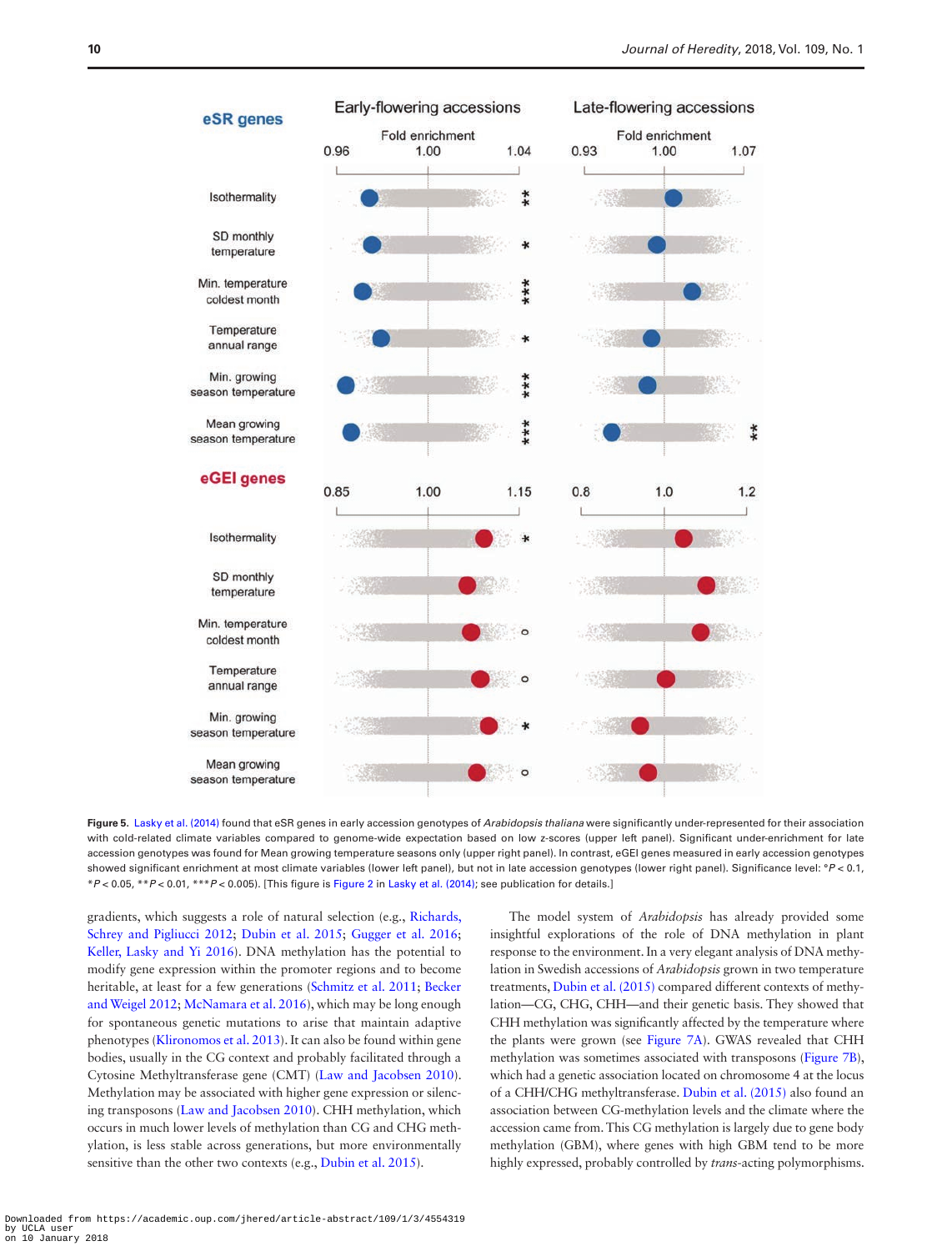$35°N$ 

 $Low: 0$ 50 100

<span id="page-8-0"></span>200 km



 $\overline{R}$ 

**MK10** 

MK5<br>MK6<br>SVH<br>SVG

Figure 6. (A) Sampling locations of populations sampled from climatically different regions of *Q. lobata* species distribution (Shading indicates precipitation). (**B**) Heatmap and hierarchical clustering of log<sub>z</sub>-fold changes in gene expression in response to drought treatment for 56 eGEI genes. Color scale reflects change in gene expression before and after drought treatment (blue=down-regulated and red= up-regulated. [This figure is based on [Figures 1](#page-3-0) and [5,](#page-7-0) respectively from [Gugger et al. \(2016\).](#page-11-34)]



<span id="page-8-1"></span>**Figure 7.** (**A**) Norms of reaction plots for CG, CHG, and CHH genome-wide methylation levels for *Arabidopsis* accessions grown at 10 °C (125 samples) and 16 °C (116 samples); CHH exhibits significantly higher rates of methylation at 16 °C. (**B**) Manhattan plot of GWAS findings of CHH methylation for accessions grown at 10 °C associated with large transposons as the phenotype. Loci above threshold line are significant based on Bonferroni-corrected *P* value of 0.05. (**C**) Estimates of CHH methylation found on large (over 2 kb) transposons for the samples grown at 10 °C associated with three two-locus genotypes: CMT2anr/ nr/CMT2b<sup>rir</sup>, CMT2a<sup>rir</sup>/CMT2b<sup>rir</sup>, CMT2a<sup>rir</sup>/CMT2b<sup>nrinr</sup> demonstrating the association between transposons and CHH methylation. [Figure and details taken from [Dubin et al. \(2015\)\]](#page-11-40)

Similar to these results, [\(Keller et al. 2016\)](#page-11-41), who used a multivariate environmental association analysis of Eurasian and Swedish accessions of *Arabidopsis thaliana* with climate variables, found singlenucleotide methylation variants (SMVs, also called differentially methylated positions, DMPs) in the CHH context were most strongly associated with climate, and, like the [Dubin et al. 2015](#page-11-40) study, these methyl sites were often associated with transposons, and possibly

RNA-directed methyl transferase genes. Taken as a whole, these two *Arabidopsis* studies suggest that DNA methylation is often genetically based at loci that are under directional selection due to local climate, but temperature-induced methylation cannot be ruled out.

MC7

SVH<sub>15</sub>

The longevity of trees both provides the opportunity for epigenetic modifications to accumulate over time and a need to utilize a mechanism for rapid response to changing environmental conditions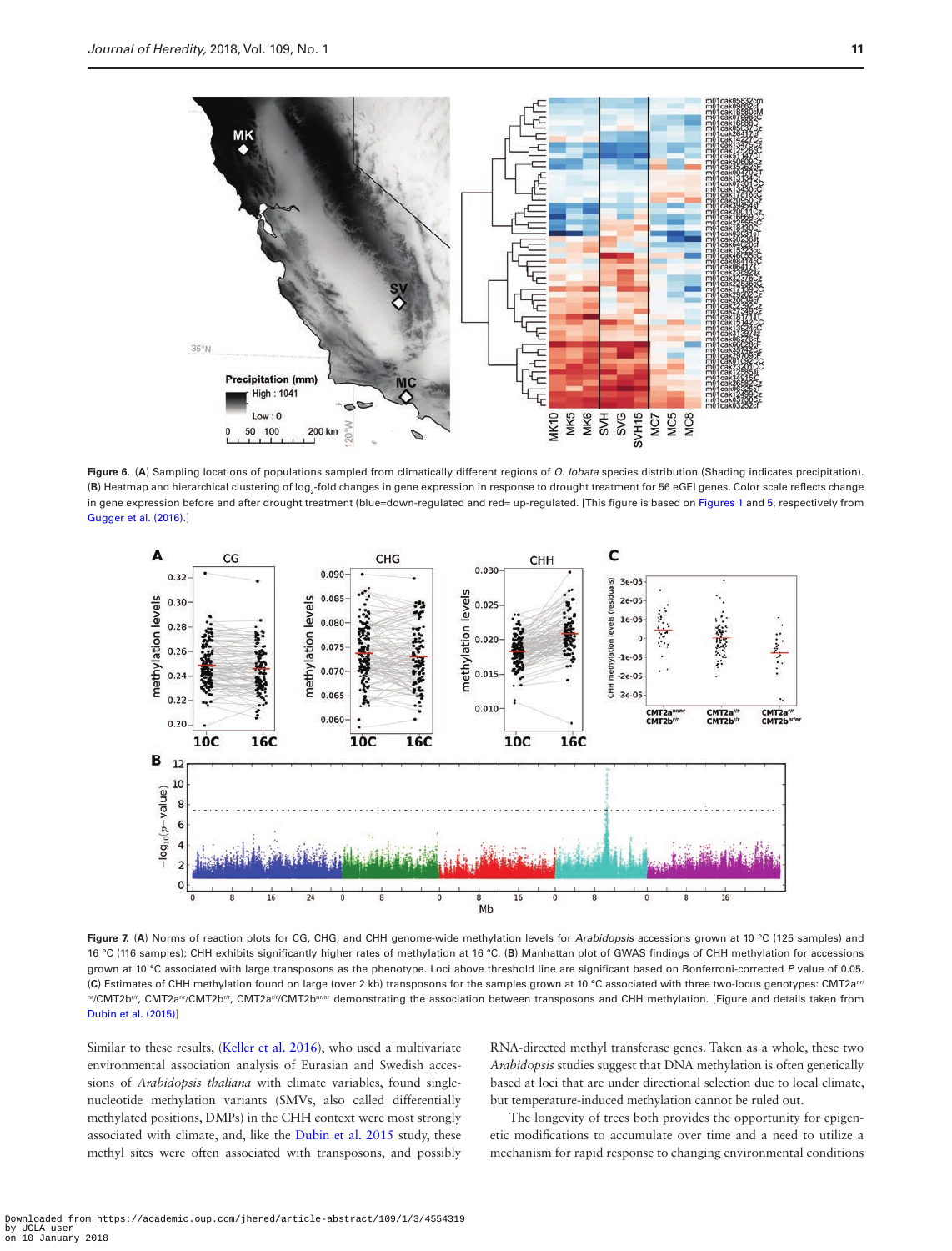[\(Bräutigam et al. 2013](#page-11-38)). In a study of California oak adults sampled across a broad environmental gradient, [Gugger et al. \(2016\)](#page-11-34) used reduced representation bisulfite sequencing to identify SMVs (AKA DMPs),which are significant outliers associated with climate. In contrast to the *Arabidopsis* studies, we found that the strongest associations were in the CG context, were most often associated with maximum temperature, and were most frequently found within gene bodies. Using a reference genome [\(Sork et al. 2016a](#page-12-31)) and a reference transcriptome [\(Cokus et al. 2015\)](#page-11-44) of *Quercus lobata*, we searched for genes that might be associated with SMVs and found that the fragment sequence that was most highly correlated with  $T_{\text{max}}$ [\(Figure 8A](#page-9-0)) is associated with a dehydration-responsive elementbinding protein. Of the top four most highly correlated outliers, one also included a correlation with a CHH polymorphism, but no gene was located within 1 kb, perhaps suggesting either distant *trans*-acting polymorphism or a distant cis-acting enhancer element [\(Gugger](#page-11-34)  [et al. 2016](#page-11-34)).

Through current *Q. lobata* studies, we are addressing whether DNA methylation and any context can be environmentally induced and whether it is transgenerational (Sork, Fitz-Gibbon, Burge, Gugger, and Pelligrini, in prep) through a common garden experiment where we planted progeny from the adults sampled in [Gugger](#page-11-34)  [et al. \(2016\)](#page-11-34) into two environments. The challenge to comparing methylation across contexts is that the different levels of methylation bias the detection of outliers towards the more highly expressed context, such as CG methylation. In fact, CHH-methylation levels can be so low (e.g., [Dubin et al. 2015](#page-11-40) and [Gugger et al. 2016\)](#page-11-34). that is difficult to find a significant environmental association. To look for environmental associations, we first re-analyzed the adult oak

epigenotypes and analyzed the progeny genotypes with relaxed filters that included SMVs with low methylation levels (Sork, Fitz-Gibbon, Burge, Gugger, and Pelligrini, in prep). Now, we now detect 8 significant associations with climate associated with CHH methylation among adult field-collected samples [\(Table 2\)](#page-9-1), which is higher than the 2 loci previously reported [\(Gugger et al. 2016](#page-11-34)), with similar trends among progeny with their maternal source environment (data not shown). We also find that CHH is under-represented in terms of environmental association (12% of all outlier SMVs) out of the available SMVs (58% of total SMVs; [Table 2\)](#page-9-1). In contrast, CG-SMVs are over-represented in our environmental association tests ([Table 2](#page-9-1)). In this same experiment (Sork, et al. in prep), we are also finding many SMPs with evidence of transgenerational inheritance of methylation levels in four-year old progeny by comparing parent-offspring correlations (for example, see [Figure 8B](#page-9-0)), especially for CG-SMVs. When we compare methylation levels between progeny from the same families grown in different gardens, we find that CHH-SMVs are more likely to be influenced by the environment (Sork, et al. in prep). So, in *Q. lobata,* different cytosine contexts show dissimilar tendencies for transgenerational inheritance and sensitivities to environmental factors.

Both the *Arabidopsis* and valley oak studies suggest that methylation patterns may have an underlying genetic basis. At the same time, some methylation may be environmentally induced, and CHH sites are good candidates for epigenetic effects on local phenotypes. Although evidence exists of correlations between methylation and environmental differences across many species [\(Becker et al. 2011](#page-11-45); [Becker and Weigel 2012](#page-11-42); [Bräutigam et al. 2013;](#page-11-38) [Verhoeven et al.](#page-12-26)  [2016](#page-12-26)), the genetic versus sole epigenetic basis of those associations



<span id="page-9-0"></span>Figure 8. (A) Example of one CG-SM where the methylation levels of field collected samples from 40 adults were significantly correlated with maximum temperature of the warmest month  $(T<sub>max</sub>)$ , after controlling for background structure. This CG-SNP located within the gene body of a dehydrin-response gene. (Data are a subsample of those used in [Gugger et al. \(2016\)](#page-11-34)). (**B**) Spearman's correlations between the methylation levels of two progenies per 40 field-sampled adults shown in part (A) versus the methylation levels of those adults. Significant correlations are evidence of broad-sense heritability. Leaf samples were taken from four-year-old progeny at two common gardens located at two US Forest Service sites located at Chico (warmer) and Placerville (cooler), which are both located in northern California. (Figure based on unpublished data of Sork, Fitz-Gibbon, Burge, Gugger, and Pellegrini).

<span id="page-9-1"></span>

|  |  |  |  |  |  |  | <b>Table 2</b> Summary of DNA methylation sites found in a sample of 58 Q. lobata adults sampled throughout California |
|--|--|--|--|--|--|--|------------------------------------------------------------------------------------------------------------------------|
|--|--|--|--|--|--|--|------------------------------------------------------------------------------------------------------------------------|

| Methylation<br>context | <b>Sites</b><br>$\left( <20\% \right)$ missing<br>data) | Percent of total<br>sites within<br>context | <b>SMVs</b> | Percent SMVs<br>per context out<br>of Total SMVs | Highly<br>significant SMV<br>outliers | Percent<br>outlier<br><b>SMVs</b> |
|------------------------|---------------------------------------------------------|---------------------------------------------|-------------|--------------------------------------------------|---------------------------------------|-----------------------------------|
| CG                     | 77179                                                   | 19%                                         | 48984       | 28%                                              | 50                                    | 72%                               |
| <b>CHG</b>             | 60602                                                   | 15%                                         | 25665       | 14%                                              | 11                                    | 16%                               |
| <b>CHH</b>             | 275393                                                  | 66%                                         | 102903      | 58%                                              |                                       | 12%                               |
| Totals                 | 413174                                                  |                                             | 177552      |                                                  | 69                                    |                                   |

We found 413174 sites, with the majority (66%) comprised of CHH-methylation sites. Sites containing single methylation variants (SMVs) were enriched for CG (28% CG-SMVs versus 19% CG sites). SMVs that were significant outliers based on environmental association analysis were enriched in the CG and CHG contexts, whereas CHH-SMVs were under-represented (38% outliers versus 58% SMV sites). Data reported in [Gugger et al. \(2016\)](#page-11-34) and reanalyzed by Sork and Fitz-Gibbon (unpublished data). Similar trends are found among progeny of these same adults (Sork, Fitz-Gibbon, Burge, Gugger, Pellegrini, in prep.).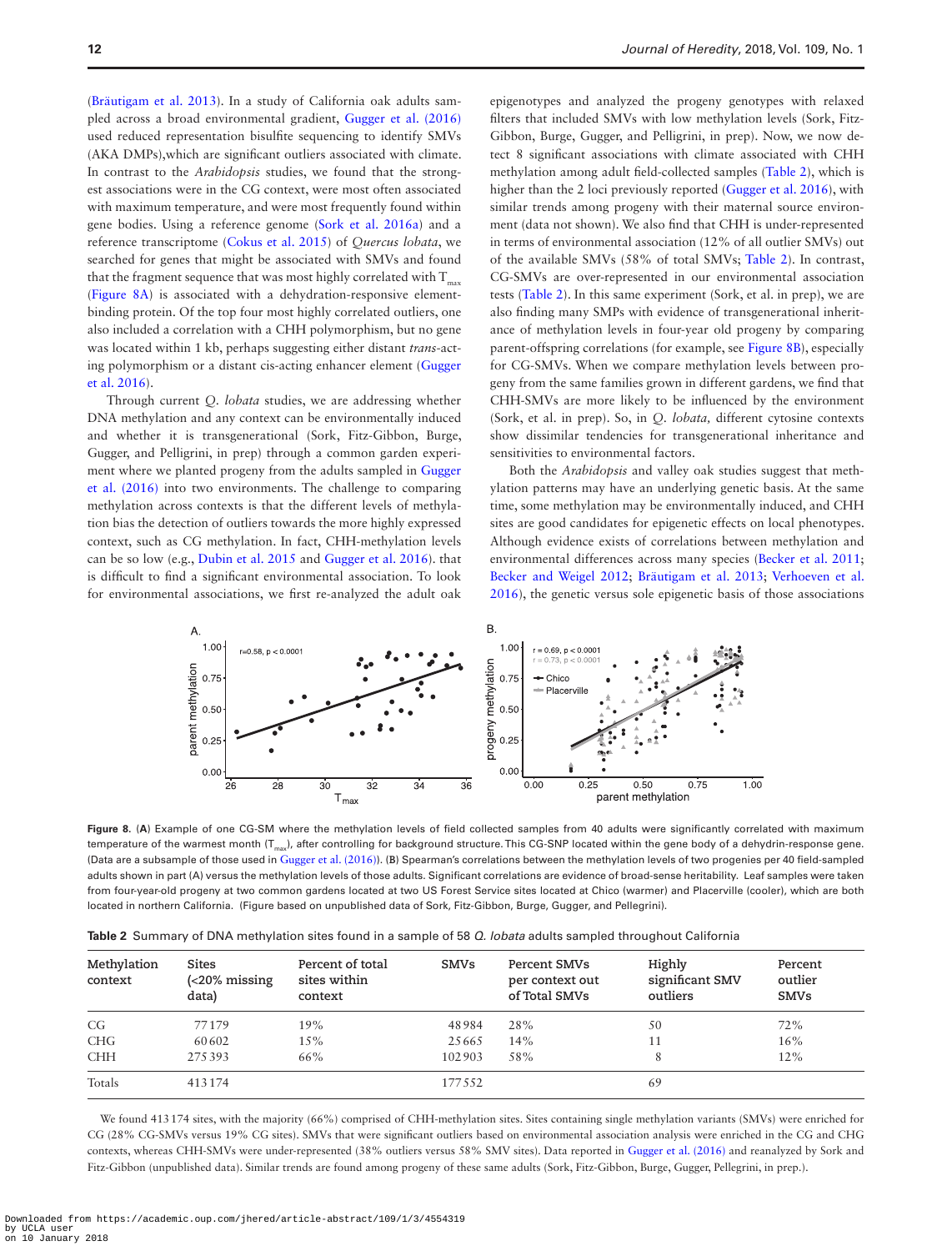and the role of methylation in shaping adaptive phenotypes needs much more investigation. Our understanding will require more details on the molecular basis of methylation, including the sequence context and its location within promoter regions, gene bodies, or intergenic sequences. Future studies will need to assess whether the observed methylation is the actual cause of phenotypic change and whether it is transgenerational, both of which are needed for consideration as 'local adaptation' ([Verhoeven et al. 2016](#page-12-26)). Thus, epigenetic processes may be important in the evolution of local adaptation, but we have much to learn about the extent to which these processes are genetic, phenotypically plastic, environmentally induced, and/or transgenerationally stable.

#### **Closing comments**

The eight case studies described in this paper were selected to illustrate the lessons we are learning about evolutionary processes in plant populations through the use of rapidly emerging genomic tools. Many more topics could have been explored as demonstrated by numerous review papers [\(Table 1](#page-2-0)). Instead, this review focuses on a comparison between findings from *Arabidopsis* and tree species. *Arabidopsis*, a model system with extensive genomic resources, provides a useful study system due to its small size, short life span, ease of cultivation in green houses and growth chambers, and feasibility for experimental manipulations. The fact that *Arabidopsis* populations are highly inbred and can be easily self-pollinated to create recombinant inbred lines (RILs) is an additional advantage for studying the genetic architecture of traits under selection. Collectively, the *Arabidopsis* studies are demonstrating that a large portion of geographic variation in phenotypes has evolved in response to natural selection, despite the fact that their small effective population sizes and opportunity for inbreeding creates extensive differentiation due to genetic drift ([Savolainen et al. 2007\)](#page-12-1). Despite these advantages, the same life history traits that make them a suitable model system may limit the generality of the studies to other plant species with more complex life-histories such as trees.

Tree species offer many advantages for evolutionary studies of local adaptation ([Gonzalez-Martinez et al. 2006](#page-11-9); [Nichols et al. 2010](#page-12-32); [Sork et al. 2013](#page-12-2)). Their large effective population size due to their highly outcrossing mating systems and extensive gene flow favor the evolution of local adaptation. A long history of provenance studies in forest genetics provides useful data for studying how tree populations have evolved in response to local climate ([Savolainen 2011](#page-12-10); [Sork et al. 2013](#page-12-2)). These studies have been combined with new genomic tools to provide lessons about tree response to climate across a range of species ([Matyas 1996](#page-12-0); [Alberto et al. 2013\)](#page-10-2). At this point, we need to utilize existing common gardens to ground-truth the findings generated by the genomic approaches for trees in the ways that we are observing for *Arabidopsis* research.

The case studies of *Arabidopsis* and trees species, with so many dissimilarities, point to some important similarities. For example, both have similar scales of adaptive genetic variation shaped more by the environment than distance, both respond to climate gradients through expression of general stress response genes across all populations and through genes that differ across populations in their gene expression response, and both show associations between environmental differences across populations and epigenetic modifications. These parallels would suggest that we can apply genomic tools to the study of local adaptation in trees without always conducting the reciprocal and common garden transplant experiments that can take much space and time before meaningful results are available.

This point has been demonstrated by tree studies that employ genomic tools alone to identify genetic basis of traits underlying locally adapted phenotypes (e.g., [Grattapaglia et al. 2009](#page-11-3); [Eckert et al. 2010](#page-11-46); [Steane et al. 2014](#page-12-14); [Fitzpatrick and Keller 2015](#page-11-30); [Sork et al. 2016b](#page-12-33)). Encouragingly, the comparisons indicate that both annuals and trees have the ability to adapt to local conditions and to respond to the environment through phenotypic plasticity and epigenetic modifications. We are now equipped with or are currently developing the tools needed to understand in unprecedented detail how plasticity and epigenetic modifications interact with genetic variation and gene expression to mediate adaptation to local conditions.

In closing, I have highlighted some studies here, but many others demonstrate that genomic information has created new, broad horizons for the study of local adaptation and the story will not be simple. Some traits may be characterized with a few key genes or even gene networks, but other traits underlying local adaptation will not only be polygenic but 'omnigenic' ([Boyle et al. 2017\)](#page-11-47), which means sample designs and statistical models will need to become increasingly sophisticated. Moreover, as we learn more about the genetic, epigenetic, and transcriptomic processes underlying phenotypes traits and phenotypic plasticity, we will better understand how plants respond to their environment and how to apply this knowledge toward conservation and management strategies for natural populations.

### **Funding**

This work was supported in part by an award from the National Science Foundation through the Plant Genome Research Program (IOS-1444611).

#### **Acknowledgments**

I thank Lynda Delph for the invitation to speak at the AGA symposium on local adaptation and her useful edits on this manuscript. I am also very grateful to L Brown, S Fitz-Gibbon, J Karubian, S Steele, and Z Diaz-Martin, who provided valuable comments on this manuscript. This manuscript benefitted from valuable suggestions from S Keller and an anonymous reviewer. I thank my valley oak genomic research collaborators, especially PF Gugger, S Fitz-Gibbon, JW Wright, and also A Albarrán, JM Chen, D Burge, S Cokus, A González, J Ortego, M Pellegrini, JM Peñaloza, D Puiu, S. Salzburg, S Steele, XZ Wei, JL Zhao, and A Zimin.

#### **References**

- <span id="page-10-4"></span>Ågren J, Oakley CG, McKay JK, Lovell JT, Schemske DW. 2013. Genetic mapping of adaptation reveals fitness tradeoffs in *Arabidopsis thaliana*. *Proc Natl Acad Sci USA*. 110:21077–21082.
- <span id="page-10-3"></span>Agren J, Schemske DW. 2012. Reciprocal transplants demonstrate strong adaptive differentiation of the model organism *Arabidopsis thaliana* in its native range. *New Phytol*. 194:1112–1122.
- <span id="page-10-1"></span>Aitken SN, Whitlock MC. 2013. Assisted gene flow to facilitate local adaptation to climate change. *Ann Rev Ecol Evol Syst*. 44:367–388.
- <span id="page-10-0"></span>Aitken SN, Yeaman S, Holliday JA, Wang T, Curtis-McLane S. 2008. Adaptation, migration or extirpation: climate change outcomes for tree populations. *Evol Appl*. 1:95–111.
- <span id="page-10-5"></span>Akman M, Carlson JE, Holsinger KE, Latimer AM. 2016. Transcriptome sequencing reveals population differentiation in gene expression linked to functional traits and environmental gradients in the South African shrub *Protea repens*. *New Phytol*. 210:295–309.
- <span id="page-10-2"></span>Alberto FJ, Aitken SN, Alía R, González-Martínez SC, Hänninen H, Kremer A, Lefèvre F, Lenormand T, Yeaman S, Whetten R, *et al.* 2013. Potential for evolutionary responses to climate change - evidence from tree populations. *Glob Chang Biol*. 19:1645–1661.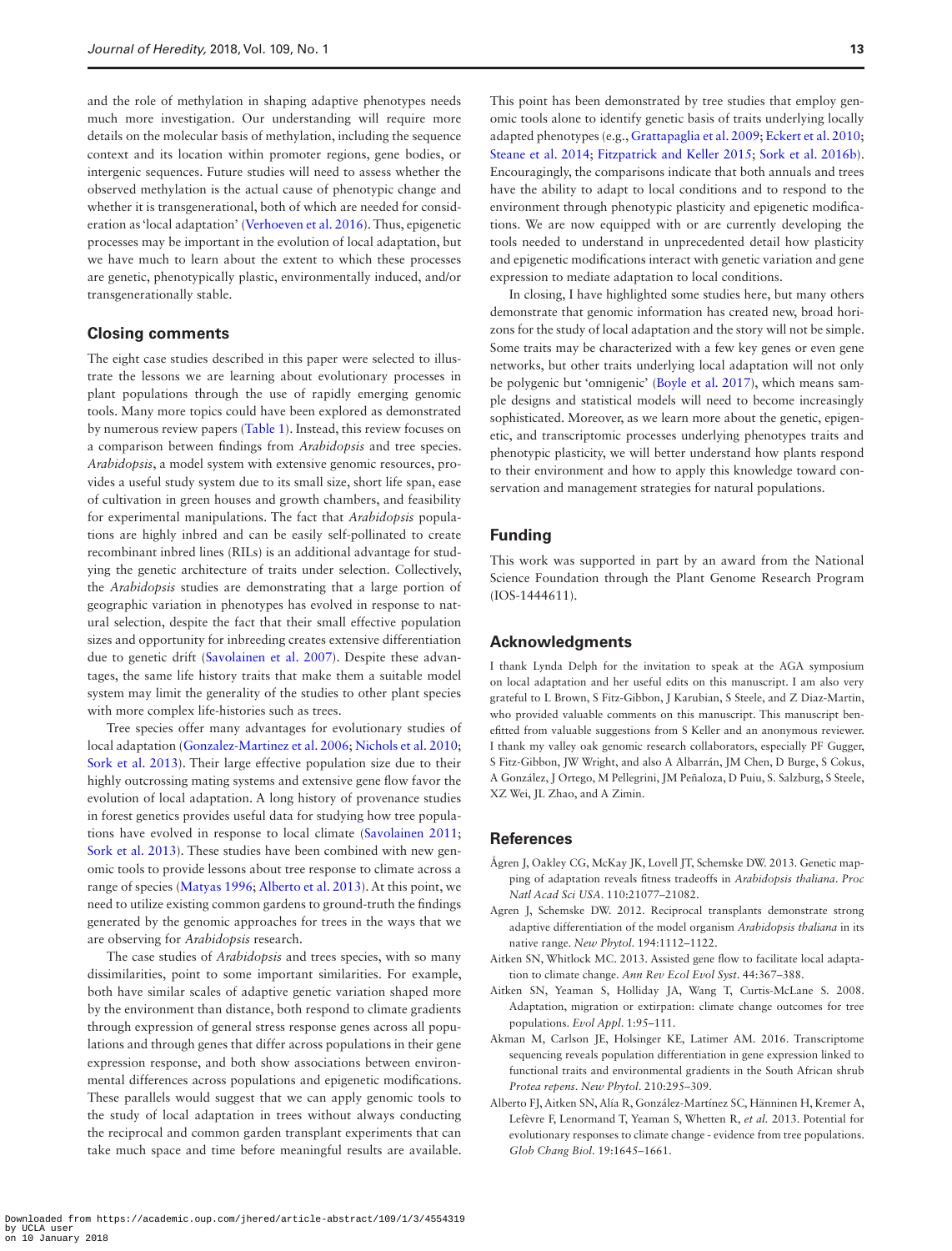- <span id="page-11-19"></span>Allendorf FW, Hohenlohe PA, Luikart G. 2010. Genomics and the future of conservation genetics. *Nat Rev Genet*. 11:697–709.
- <span id="page-11-16"></span>Anderson JT, Panetta AM, Mitchell-Olds T. 2012. Evolutionary and ecological responses to anthropogenic climate change: update on anthropogenic climate change. *Plant Physiol*. 160:1728–1740.
- <span id="page-11-4"></span>Anderson JT, Willis JH, Mitchell-Olds T. 2011. Evolutionary genetics of plant adaptation. *Trends Genet*. 27:258–266.
- <span id="page-11-11"></span>Barrett RD, Hoekstra HE. 2011. Molecular spandrels: tests of adaptation at the genetic level. *Nat Rev Genet*. 12:767–780.
- <span id="page-11-45"></span>Becker C, Hagmann J, Müller J, Koenig D, Stegle O, Borgwardt K, Weigel D. 2011. Spontaneous epigenetic variation in the *Arabidopsis thaliana* methylome. *Nature*. 480:245–249.
- <span id="page-11-42"></span>Becker C, Weigel D. 2012. Epigenetic variation: origin and transgenerational inheritance. *Curr Opin Plant Biol*. 15:562–567.
- <span id="page-11-28"></span>Berg JJ, Coop G. 2014. A population genetic signal of polygenic adaptation. *PLoS Genet*. 10:e1004412.
- <span id="page-11-12"></span>Blanquart F, Kaltz O, Nuismer SL, Gandon S. 2013. A practical guide to measuring local adaptation. *Ecol Lett*. 16:1195–1205.
- <span id="page-11-47"></span>Boyle EA, Li YI, Pritchard JK. 2017. An Expanded View of Complex Traits: From Polygenic to Omnigenic. *Cell*. 169:1177–1186.
- <span id="page-11-38"></span>Bräutigam K, Vining KJ, Lafon-Placette C, Fossdal CG, Mirouze M, Marcos JG, Fluch S, Fraga MF, Guevara MÁ, Abarca D, *et al.* 2013. Epigenetic regulation of adaptive responses of forest tree species to the environment. *Ecol Evol*. 3:399–415.
- <span id="page-11-17"></span>Christmas MJ, Breed MF, Lowe AJ. 2016. Constraints to and conservation implications for climate change adaptation in plants. *Cons Gen*. 17:305–320.
- <span id="page-11-44"></span>Cokus SJ, Gugger PF, Sork VL. 2015. Evolutionary insights from *de novo* transcriptome assembly and SNP discovery in California white oaks. *BMC Genomics*. 16:552.

<span id="page-11-8"></span>Colautti RI, Ågren J, Anderson JT. 2017. Phenological shifts of native and invasive species under climate change: insights from the *Boechera– Lythrum* model. *Philosophical Transactions of the Royal Society. B*. 372.

- <span id="page-11-24"></span>Coop G, Witonsky D, Di Rienzo A, Pritchard JK. 2010. Using environmental correlations to identify loci underlying local adaptation. *Genetics*. 185:1411–1423.
- <span id="page-11-7"></span>Davis MB, Shaw RG, Etterson JR. 2005. Evolutionary responses to changing climate. *Ecology*. 86:1704–1714.
- <span id="page-11-22"></span>De Kort H, Mergeay J, Vander Mijnsbrugge K, Decocq G, Maccherini S, Bruun HHK, Honnay O, Vandepitte K. 2014. An evaluation of seed zone delineation using phenotypic and population genomic data on black alder *Alnus glutinosa*. *J Appl Ecol*. 51:1218–1227.
- <span id="page-11-13"></span>De Mita S, Thuillet AC, Gay L, Ahmadi N, Manel S, Ronfort J, Vigouroux Y. 2013. Detecting selection along environmental gradients: analysis of eight methods and their effectiveness for outbreeding and selfing populations. *Mol Ecol*. 22:1383–1399.
- <span id="page-11-1"></span>de Villemereuil P, Gaggiotti OE, Mouterde M, Till-Bottraud I. 2016. Common garden experiments in the genomic era: new perspectives and opportunities. *Heredity (Edinb)*. 116:249–254.
- <span id="page-11-18"></span>DeBiasse MB, Kelly MW. 2016. Plastic and Evolved Responses to Global Change: What Can We Learn from Comparative Transcriptomics? *J Hered*. 107:71–81.
- <span id="page-11-14"></span>Des Marais DL, Hernandez KM, Juenger TE. 2013. Genotype-by-environment interaction and plasticity: exploring genomic responses of plants to the abiotic environment. *Ann Rev Ecol Evol Syst*. 44:5–29.
- <span id="page-11-33"></span>Des Marais DL, McKay JK, Richards JH, Sen S, Wayne T, Juenger TE. 2012. Physiological genomics of response to soil drying in diverse *Arabidopsis* accessions. *Plant Cell*. 24:893–914.
- <span id="page-11-40"></span>Dubin MJ, Zhang P, Meng D, Remigereau MS, Osborne EJ, Paolo Casale F, Drewe P, Kahles A, Jean G, Vilhjálmsson B, *et al.* 2015. DNA methylation in *Arabidopsis* has a genetic basis and shows evidence of local adaptation. *Elife*. 4:e05255.
- <span id="page-11-46"></span>Eckert AJ, van Heerwaarden J, Wegrzyn JL, Nelson CD, Ross-Ibarra J, González-Martínez SC, Neale DB. 2010. Patterns of population structure and environmental associations to aridity across the range of loblolly pine (*Pinus taeda* L., Pinaceae). *Genetics*. 185:969–982.
- <span id="page-11-32"></span>Ellis N, Smith SJ, Pitcher CR. 2012. Gradient forests: calculating importance gradients on physical predictors. *Ecology*. 93:156–168.
- <span id="page-11-6"></span>Etterson JR, Shaw RG. 2001. Constraint to adaptive evolution in response to global warming. *Science*. 294:151–154.
- <span id="page-11-23"></span>Excoffier L, Hofer T, Foll M. 2009. Detecting loci under selection in a hierarchically structured population. *Heredity (Edinb)*. 103:285–298.
- <span id="page-11-31"></span>Ferrier S, Manion G, Elith J, Richardson K. 2007. Using Generalized Dissimilarity Modelling to analyse and predict patterns of beta diversity in regional biodiversity assessment. *Divers Distrib*. 13: 252–264.
- <span id="page-11-30"></span>Fitzpatrick MC, Keller SR. 2015. Ecological genomics meets community-level modelling of biodiversity: mapping the genomic landscape of current and future environmental adaptation. *Ecol Lett*. 18:1–16.
- <span id="page-11-29"></span>Fournier-Level A, Korte A, Cooper MD, Nordborg M, Schmitt J, Wilczek AM. 2011. A map of local adaptation in *Arabidopsis thaliana*. *Science*. 334:86–89.
- <span id="page-11-20"></span>Frankham R. 2010. Challenges and opportunities of genetic approaches to biological conservation. *Biol Cons*. 143:1919–1927.
- <span id="page-11-5"></span>Franks SJ, Hoffmann AA. 2012. Genetics of climate change adaptation. *Annu Rev Genet*. 46:185–208.
- <span id="page-11-27"></span>Frichot E, Schoville SD, Bouchard G, François O. 2013. Testing for associations between loci and environmental gradients using latent factor mixed models. *Mol Biol Evol*. 30:1687–1699.
- <span id="page-11-9"></span>González-Martínez SC, Krutovsky KV, Neale DB. 2006. Forest-tree population genomics and adaptive evolution. *New Phytol*. 170:227–238.
- <span id="page-11-3"></span>Grattapaglia D, Plomion C, Kirst M, Sederoff RR. 2009. Genomics of growth traits in forest trees. *Curr Opin Plant Biol*. 12:148–156.
- <span id="page-11-34"></span>Gugger PF, Fitz-Gibbon S, PellEgrini M, Sork VL. 2016. Species-wide patterns of DNA methylation variation in *Quercus lobata* and their association with climate gradients. *Mol Ecol*. 25:1665–1680.
- <span id="page-11-37"></span>Gugger PF, Peñaloza-Ramírez JM, Wright JW, Sork VL. 2016. Wholetranscriptome response to water stress in a California endemic oak, *Quercus lobata*. *Tree Physiol*.1–13.
- <span id="page-11-26"></span>Hancock AM, Brachi B, Faure N, Horton MW, Jarymowycz LB, Sperone FG, Toomajian C, Roux F, Bergelson J. 2011. Adaptation to climate across the *Arabidopsis thaliana* genome. *Science*. 334:83–86.
- <span id="page-11-36"></span>Hannah MA, Wiese D, Freund S, Fiehn O, Heyer AG, Hincha DK. 2006. Natural genetic variation of freezing tolerance in *Arabidopsis*. *Plant Physiol*. 142:98–112.
- <span id="page-11-21"></span>Harrisson KA, Pavlova A, Telonis-Scott M, Sunnucks P. 2014. Using genomics to characterize evolutionary potential for conservation of wild populations. *Evol Appl*. 7:1008–1025.
- <span id="page-11-0"></span>Hendry AP, Nosil P, Rieseberg LH. 2007. The speed of ecological speciation. *Funct Ecol*. 21:455–464.
- <span id="page-11-15"></span>Hoban S, Kelley JL, Lotterhos KE, Antolin MF, Bradburd G, Lowry DB, Poss ML, Reed LK, Storfer A, Whitlock MC. 2016. Finding the Genomic Basis of Local Adaptation: Pitfalls, Practical Solutions, and Future Directions. *Am Nat*. 188:379–397.
- <span id="page-11-25"></span>Kang HM, Sul JH, Service SK, Zaitlen NA, Kong SY, Freimer NB, Sabatti C, Eskin E. 2010. Variance component model to account for sample structure in genome-wide association studies. *Nat Genet*. 42:348–354.
- <span id="page-11-10"></span>Kawecki TJ, Ebert D. 2004. Conceptual issues in local adaptation. *Ecol Lett*. 7:1225–1241.
- <span id="page-11-41"></span>Keller TE, Lasky JR, Yi SV. 2016. The multivariate association between genomewide DNA methylation and climate across the range of *Arabidopsis thaliana*. *Mol Ecol*. 25:1823–1837.
- <span id="page-11-39"></span>Kilvitis HJ, Alvarez M, Foust CM, Schrey AW, Robertson M, Richards CL. 2014. Ecological Epigenetics. In: Aubin-Horth N, Landry CR, editors. *Ecological Genomics: Ecology and the Evolution of Genes and Genomes*. Netherlands: Springer.
- <span id="page-11-43"></span>Klironomos FD, Berg J, Collins S. 2013. How epigenetic mutations can affect genetic evolution: model and mechanism. *Bioessays*. 35:571–578.
- <span id="page-11-35"></span>Langfelder P, Horvath S. 2008. WGCNA: an R package for weighted correlation network analysis. *BMC Bioinformatics*. 9:559.
- <span id="page-11-2"></span>Langlet O. 1971. Two hundred years genecology. *Taxon*. 20:653–721.